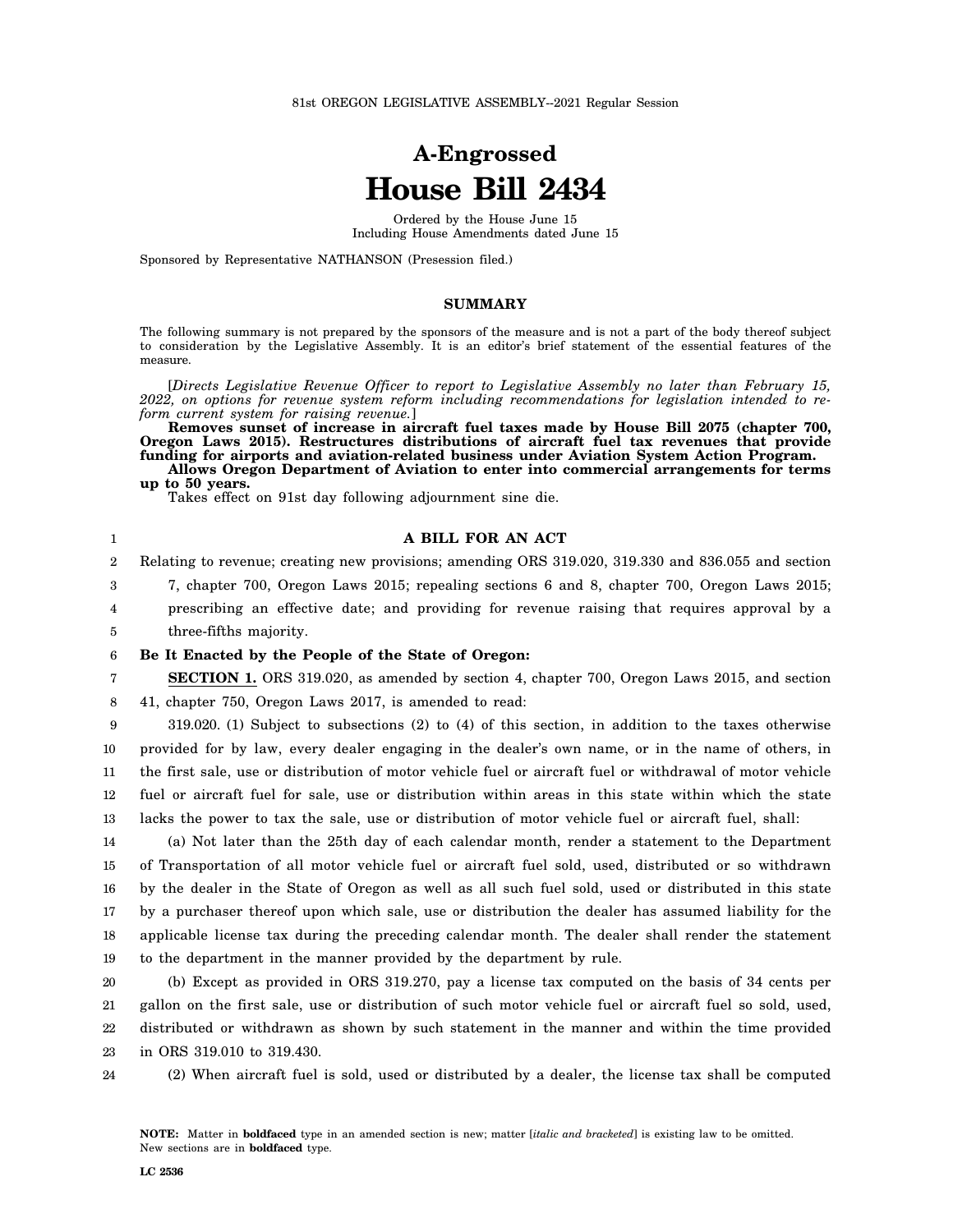#### A-Eng. HB 2434

1 2 on the basis of [*nine*] **11** cents per gallon of fuel so sold, used or distributed, except that when aircraft fuel usable in aircraft operated by turbine engines (turbo-prop or jet) is sold, used or distrib-

3 uted, the tax rate shall be [*one cent*] **three cents** per gallon.

4 5 6 7 (3) In lieu of claiming refund of the tax paid on motor vehicle fuel consumed by such dealer in nonhighway use as provided in ORS 319.280, 319.290 and 319.320, or of any prior erroneous payment of license tax made to the state by such dealer, the dealer may show such motor vehicle fuel as a credit or deduction on the monthly statement and payment of tax.

8 9 10 (4) The license tax computed on the basis of the sale, use, distribution or withdrawal of motor vehicle or aircraft fuel may not be imposed wherever such tax is prohibited by the Constitution or laws of the United States with respect to such tax.

11 12 **SECTION 2.** ORS 319.330, as amended by section 5, chapter 700, Oregon Laws 2015, is amended to read:

13 14 15 16 17 18 19 20 21 22 23 24 25 26 319.330. (1) Whenever any statement and invoices are presented to the Department of Transportation showing that motor vehicle fuel or aircraft fuel has been purchased and used in operating aircraft engines and upon which the full tax for motor vehicle fuel has been paid, the department shall refund the tax paid, but only after deducting from the tax paid [*nine*] **11** cents for each gallon of such fuel so purchased and used, except that when such fuel is used in operating aircraft turbine engines (turbo-prop or jet) the deduction shall be [*one cent*] **three cents** for each gallon. No deduction provided under this subsection shall be made on claims presented by the United States or on claims presented where a satisfactory showing has been made to the department that such aircraft fuel has been used solely in aircraft operations from a point within the State of Oregon directly to a point not within any state of the United States. The amount so deducted shall be paid on warrant of the Oregon Department of Administrative Services to the State Treasurer, who shall credit the amount to the State Aviation Account for the purpose of carrying out the provisions of the state aviation law. Moneys credited to the account under this section are continuously appropriated to the Oregon Department of Aviation.

27 28 29 30 (2) If satisfactory evidence is presented to the Department of Transportation showing that aircraft fuel upon which the tax has been paid has been purchased and used solely in aircraft operations from a point within the State of Oregon directly to a point not within any state of the United States, the department shall refund the tax paid.

31 32 **SECTION 3. (1) The amendments to ORS 319.020 by section 1 of this 2021 Act apply to aircraft fuel sold, used or distributed on or after January 1, 2022.**

33 34 **(2) The amendments to ORS 319.330 by section 2 of this 2021 Act apply to aircraft fuel sold, used or distributed on or after January 1, 2022.**

35 36 37 **SECTION 4.** Section 7, chapter 700, Oregon Laws 2015, as amended by section 80a, chapter 750, Oregon Laws 2017, section 1, chapter 485, Oregon Laws 2019, and section 26, chapter 491, Oregon Laws 2019, is amended to read:

38 39 40 41 **Sec. 7.** (1) The following amounts shall be distributed in the manner prescribed in this section: (a) Any amount of tax on aircraft fuel usable in aircraft operated by turbine engines that is computed on a basis in excess of one cent per gallon and any amount of tax on all other aircraft fuel that is computed on a basis in excess of nine cents per gallon, under ORS 319.020 (2); and

42 43 44 (b) Any amount of tax on aircraft fuel usable in aircraft operated by turbine engines in excess of one cent per gallon and any amount of tax on all other aircraft fuel in excess of nine cents per gallon, that is deducted before the refunding of tax under ORS 319.330 (1).

45 (2)(a) Applications for distributions under [*subsections (5) and (6)*] **subsection (5)** of this section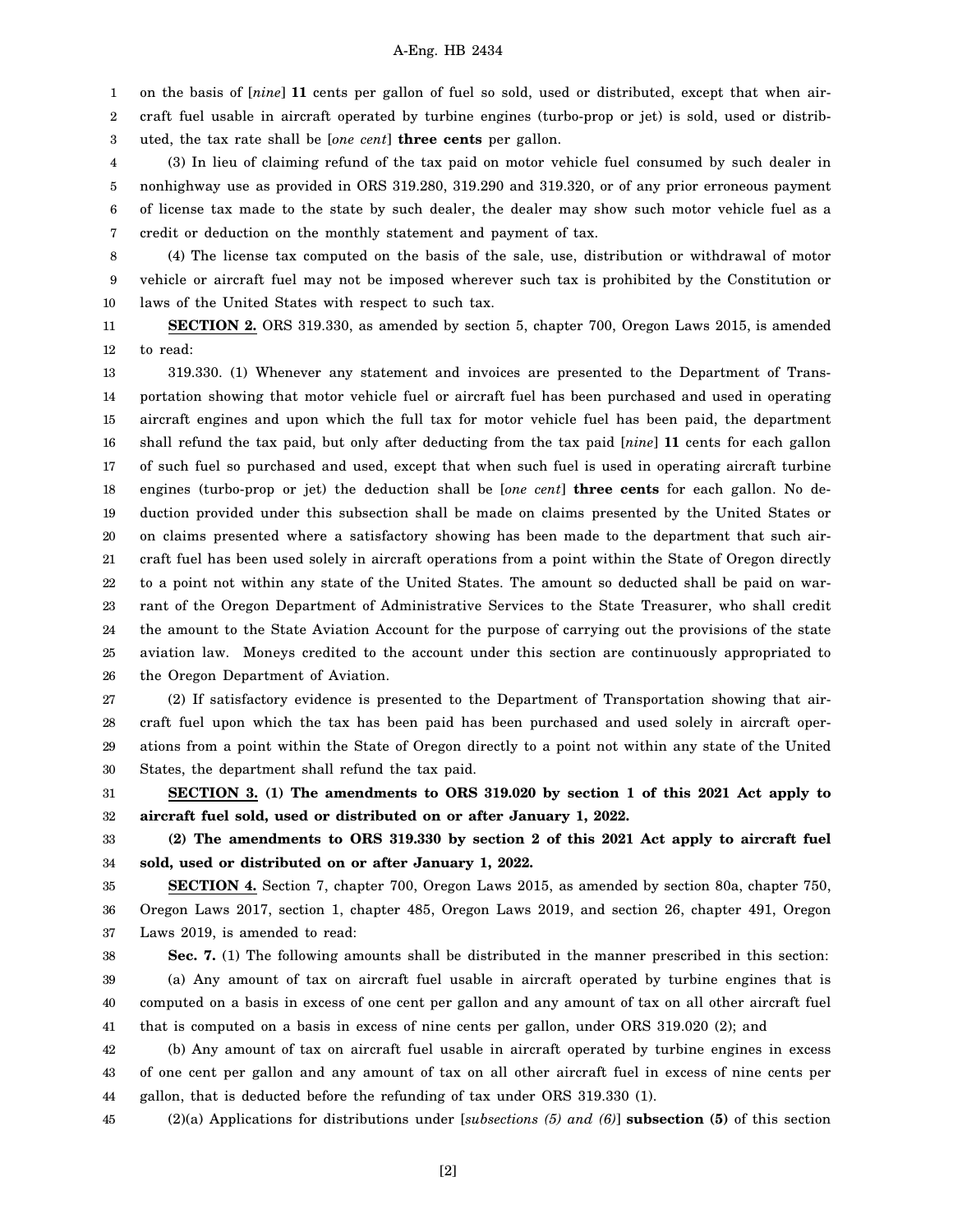### A-Eng. HB 2434

1 2 3 4 5 6 7 8 9 10 11 12 13 14 15 16 17 18 19 20 21 22 23 24 25 26 27 28 29 30 31 32 33 34 35 36 37 38 39 40 41 42 43 44 45 may not be approved unless the applicant demonstrates a commitment to contribute at least five percent of the costs of the project to which the application relates. The Oregon Department of Aviation shall adopt rules for purposes of this paragraph. (b) The department may adopt rules that: (A) Set higher minimum contribution commitment requirements; or (B) Establish maximum grant amounts. (3)(a) The State Aviation Board shall establish a review committee composed of one member from each of the area commissions on transportation chartered by the Oregon Transportation Commission. (b) The review committee shall meet as necessary to review applications for distributions of amounts pursuant to this section. In reviewing applications, the review committee shall consider: (A) Whether a proposed project: (i) Reduces transportation costs for Oregon businesses or improves access to jobs and sources of labor in this state; (ii) Results in an economic benefit to this state; (iii) Connects elements of Oregon's aviation system in a way that will measurably improve utilization and efficiency of the system; (iv) Is ready for construction or implementation; and (v) Has a useful life expectancy that offers maximum benefit to this state; and (B) How much of the cost of the proposed project can be borne by the applicant from sources other than Oregon Department of Aviation funds or the Connect Oregon Fund. (c) The review committee shall recommend applications to the State Aviation Board for approval. (4)(a) Five percent of the amounts described in subsection (1) of this section are appropriated to the Oregon Department of Aviation for the costs of the department and the State Aviation Board in administering this section. (b) The remaining 95 percent of the amounts described in subsection (1) of this section shall be distributed pursuant to subsections (5) [*to (7)*] **and (6)** of this section. (5)**(a)** [*Fifty*] **Seventy-five** percent of the amounts described in subsection (4)(b) of this section shall be [*prioritized in the following order and*] distributed for the following purposes: [*(a)*] **(A)** [*First,*] To assist airports in Oregon with match requirements for Federal Aviation Administration Airport Improvement Program grants. [*(b)*] **(B)** [*Second,*] To make grants for emergency preparedness and infrastructure projects, in accordance with the Oregon Resilience Plan or the Oregon Aviation Plan. [*(c)*] **(C)** [*Third,*] To make grants for: [*(A)*] **(i)** Services critical or essential to aviation, including, but not limited to, fuel, sewer, water and weather equipment; [*(B)*] **(ii)** Aviation-related business development, including, but not limited to, hangars, parking for business aircraft and related facilities; or [*(C)*] **(iii)** Airport development for local economic benefit, including, but not limited to, signs and marketing. **(D)(i) To assist commercial air service to rural Oregon. (ii) The Oregon Department of Aviation may adopt a definition of "rural Oregon" for purposes of this subparagraph. (b) The State Aviation Board may establish by rule priorities for the distributions made**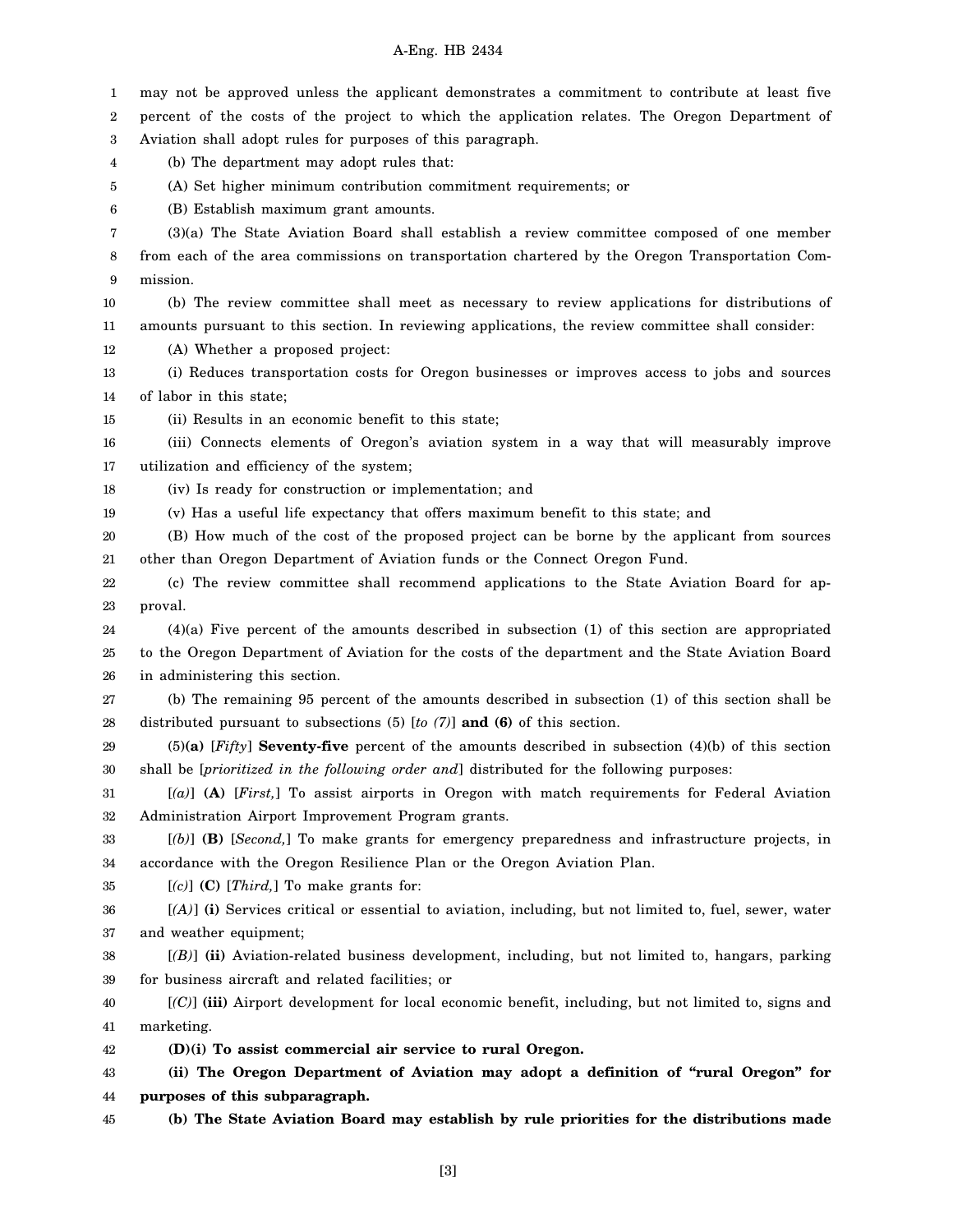1 2 3 4 5 6 7 8 9 10 11 12 13 14 15 16 17 18 19 20 21 22 23 24 25 26 27 28 29 30 31 32 33 34 35 36 37 38 39 40 41 42 43 44 **pursuant to this subsection.** [*(6) Twenty-five percent of the amounts described in subsection (4)(b) of this section shall be distributed for the purpose of assisting commercial air service to rural Oregon.*] [*(7)*] **(6)** Twenty-five percent of the amounts described in subsection (4)(b) of this section shall be distributed to state-owned airports for the purposes of: (a) Safety improvements recommended by the State Aviation Board and local community airports. (b) Infrastructure projects at public use airports. [*(8)(a)*] **(7)(a) Not later than September 15 of each year, the State Aviation Board shall submit the reports described in paragraph (b) of this subsection, in the manner provided in ORS 192.245, to the interim committees, as applicable, of the Legislative Assembly related to air transportation. (b)** [*The State Aviation Board shall submit reports, in the manner provided in ORS 192.245 and paragraph (b) of this subsection, that*] **The reports required under this subsection shall** describe in detail the projects for which applications have been submitted and approved, the airports affected, the names of the applicants and the persons who will perform the work proposed in the applications, the progress of projects for which applications have been approved and any other information the board considers necessary for a comprehensive analysis of the implementation of this section. [*(b) The reports described in paragraph (a) of this subsection shall be submitted:*] [*(A) Not later than February 10 of each year to the committees of the Legislative Assembly related to air transportation; and*] [*(B) Not later than September 30 of each year to the interim committees of the Legislative Assembly related to air transportation.*] **SECTION 5. The amendments to section 7, chapter 700, Oregon Laws 2015, by section 4 of this 2021 Act apply to applications for distributions submitted on or after the effective date of this 2021 Act. SECTION 6. Sections 6 and 8, chapter 700, Oregon Laws 2015, are repealed. SECTION 7.** ORS 836.055 is amended to read: 836.055. (1) In operating an airport or air navigation facility owned or controlled by the state**,** the Oregon Department of Aviation**,** as authorized by the State Aviation Board**,** may enter into contracts, leases and other arrangements**,** for a term not exceeding 30 years [*with any persons*] **for noncommercial arrangements or 50 years for commercial arrangements**: (a) Granting the privilege of using or improving [*such*] **the** airport or air navigation facility**,** or any portion or facility [*thereof*] **of,** or space [*therein*] **in, the airport or air navigation facility,** for commercial purposes; (b) Conferring the privilege of supplying goods, commodities, things, services or facilities at [*such*] **the** airport or air navigation facility; or (c) Making available services to be furnished by the department or its agents at [*such*] **the** airport or air navigation facility. (2) In each [*such*] case the department may establish the terms and conditions and fix the charges, rentals or fees for the privileges or services, which shall be reasonable and uniform for the same class of privilege or service and shall be established with due regard to the property and improvements used and the expenses of operation to the state; provided, that in no case shall the public be deprived of its rightful, equal and uniform use of the airport, air navigation facility, or

45 portion or facility [*thereof*] **of the airport or air navigation facility**.

[4]